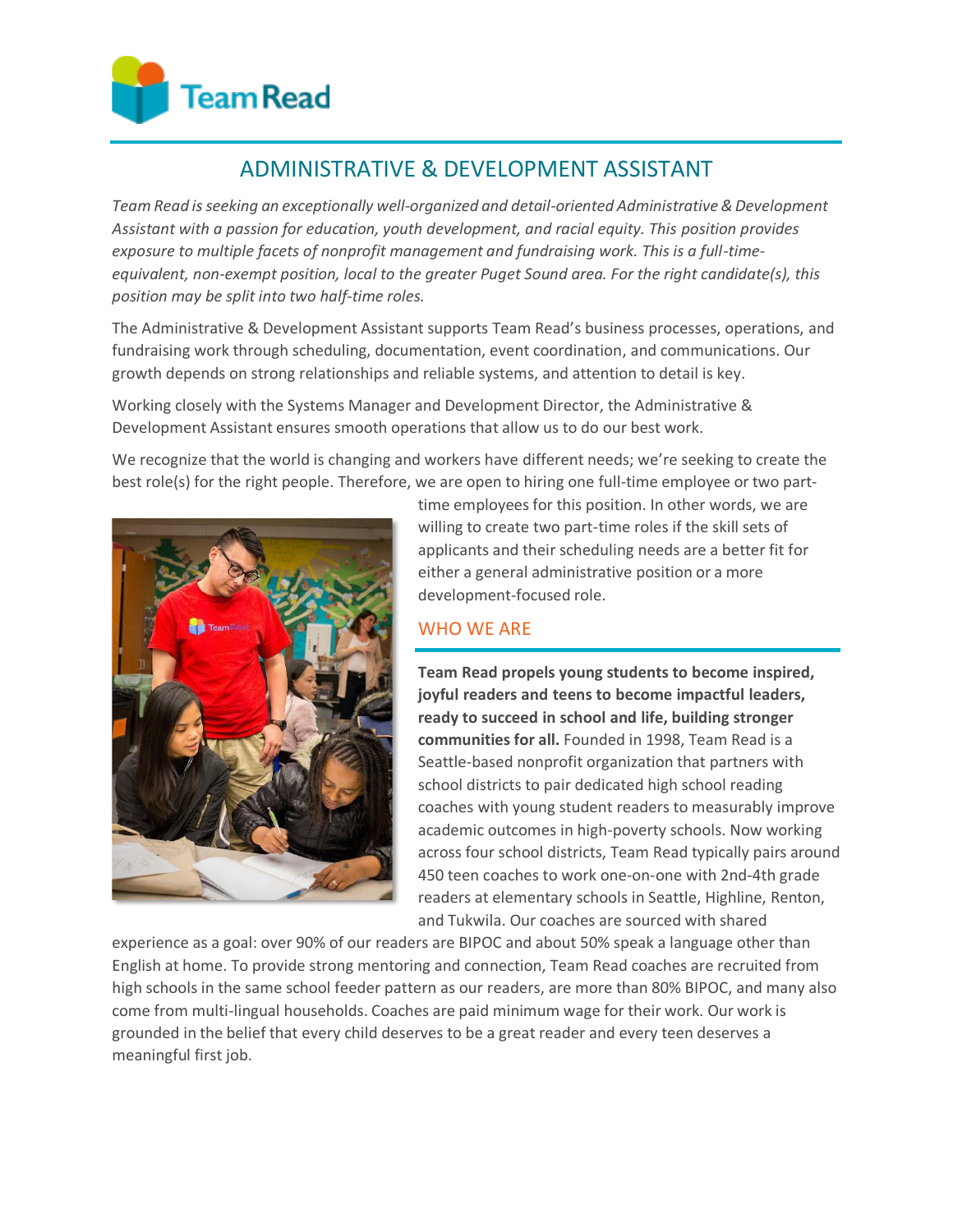Team Read's annual evaluation illustrates overwhelming support from our stakeholders. Teachers, parents, and principals agree Team Read is a high-quality program that supports reading growth *and* youth development. Due to COVID-19, we quickly pivoted to a virtual program in 2020, and are now serving students from 23 different schools across four districts. The connection we help forge between emerging readers and their teen coaches is proving more important than ever before.



# THE OPPORTUNITY

Team Read's program is built on a time-tested model, with a loyal following of supporters comprised of educators, parents, community members, and thousands of program alumni. Our strategic plan guides us with its focus on program growth, leading with racial equity as a driver, and positioning Team Read to sustain and increase our capacity to support growth. Expanding and deepening our footprint is an important component of realizing our vision for equitable learning communities that nurture and celebrate the strengths of young readers and teen leaders, and where every student gets the support they need to thrive. The details this position will manage day-to-day help support the relationships that allow us to grow.

## WHO YOU ARE

You are someone who can see fine details and organize them for action. You enjoy being the "do-er" who executes mission critical administrative duties, and you have an eye for the logistics and mechanics that make organizations, projects, and people run. You are meticulous, maintain the utmost level of confidentiality, and are adept at documenting your own processes. You are excited to help achieve the behind-the-scenes work required to build and maintain relationships at a mission-driven organization.

# THE ROLE: KEY PRIORITIES & RESPONSIBILITIES

You'll report to the Systems Manager while supporting the Development Director and Executive Director with your capacity for getting things done. You'll be the CEO of administrative details. Your core responsibilities will be:

#### **Development Assistant**

- Support administrative functions in development including assembling, distributing, and tracking thank you letters, donor updates, and reports, as well as processing, coding, and entering donation information in Salesforce
- Assistin monthly reconciliation of Salesforce and accounting data
- Coordinate and facilitate logistics of fundraising events(like Annual Luncheon or donor gatherings) in partnership with the Development Director
- Help organize volunteer- and/or program-related events(like book drives, workshops, and alumni engagement opportunities) in partnership with leadership team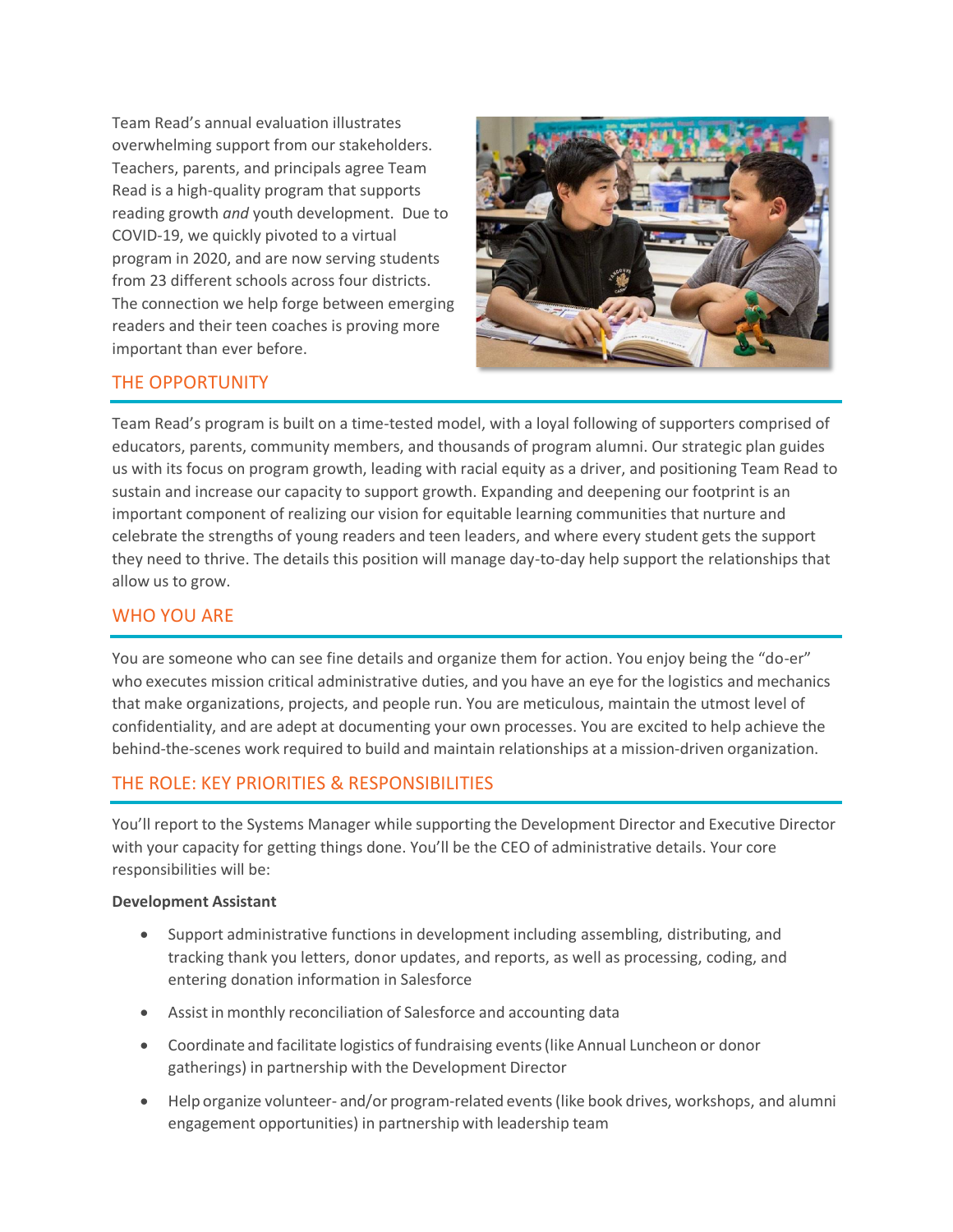#### **Administrative Assistant**

- Assist with coach/reader roster information updates; provide information to teen coaches during peak program times in the Fall and Spring with particular focus on coach recruitment and onboarding; and help monitor general email inboxes
- In partnership with Systems Manager, support accurate gathering and reporting of site program data, as well as perform annual maintenance activities (like securing FERPA authorizations and collecting media releases)
- Support external communications through updates to digital tools, including organization website, Constant Contact, and Survey Monkey
- Assist program staff with designing program documents and serving as part of the final proofing process before distribution
- Provide organizational and logistical management support to maintain Team Read site supplies and libraries

This job description is not designed to cover or contain a comprehensive list of activities, duties, or responsibilities that are required of the employee, and others may be assigned.

## COMPENSATION & DETAILS

The Administrative & Development Assistant position is a full-time (40 hours/week) non-exempt role, with a salary range of \$43-\$55k based on direct experience.

The separate Administrative Assistant and Development Assistant positions are each part-time roles (.5FTE, 20 hours per week), and the salary is prorated accordingly based on direct experience.

Team Read offers competitive benefits, a compelling mission, and dedicated and passionate co-workers (core and school-based staff and teens). Benefits include employer-paid health insurance for staff working more than 30 hours/week, a SIMPLE IRA with employer match, a technology stipend, 10 paid holidays, 10 days of PTO in the first year, and an additional 10 paid days off annually during school closures.

Our team is currently remote. We meet occasionally at our offices at the Seattle Public Schools central office in SODO to connect as a team and accomplish group projects. Flexible work arrangements may be accommodated, so please ask. Once safe, this employee will be required to work on-site for special events and occasional business meetings, both of which may require some evenings and weekends.

# IDEAL SKILLS & QUALIFICATIONS

- 1-3 years of work experience in an administrative or operational role, ideally in the nonprofit sector
- Exceptionally attentive to detail, specifically regarding data entry and data integrity; experience using a donor database or Customer Relations Management (CRM) platform
- Strong project management skills and ability to follow up with staff across departments
- Experience creating documentation and organizing data across systems